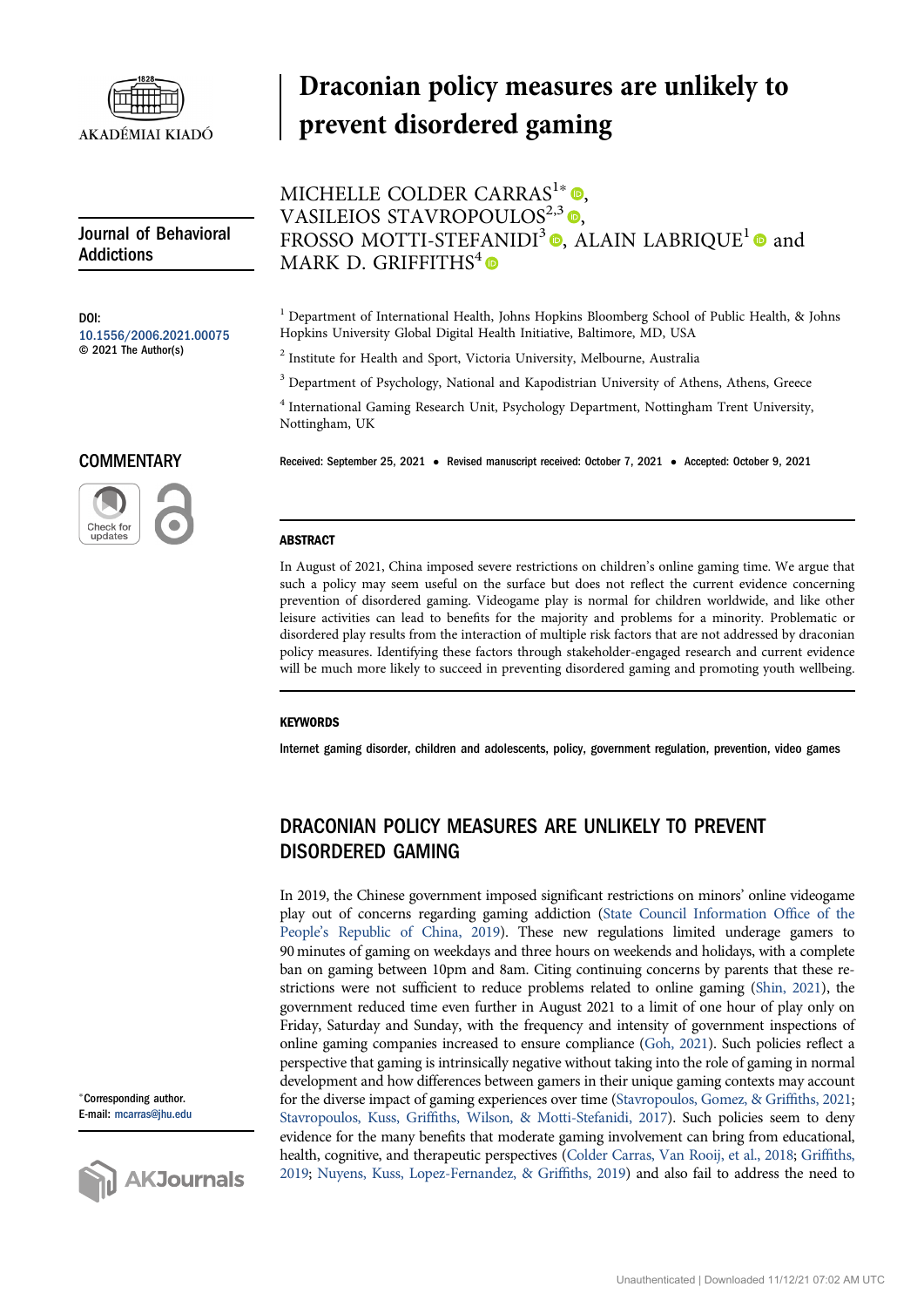consider disordered gaming as a maladaptive solution to another problem ([Brown, Stavropoulos, Christidi, Papastefa](#page-2-2)[nou, & Matsa, 2021;](#page-2-2) [Kardefelt Winther, 2014](#page-3-2)).

Both changes in technology and advances in gaming disorder research point to the need for prevention and policy that take a nuanced approach. Cutting-edge advancements in internet gaming such as increased possibilities for interactions between gamers and game worlds and the use of algorithms that tailor one's gaming experience to their user profile have led to a boom in internet gaming [\(Stavropoulos,](#page-4-4) [Motti-Stefanidi, & Grif](#page-4-4)fiths, 2021). This expansion in popularity of internet gaming has precipitated an impassioned dialogue regarding the possible benefits of gaming in relation to its likely deleterious impact [\(Raith et al., 2021](#page-3-3); [Richard, Temcheff, & Derevensky, 2020\)](#page-3-4). While older public health approaches mostly segregated gaming as either being inherently "good" and/or "bad" for gamers, newer research findings point to the necessity of determining how differences between gamers, including individual factors, in-game experiences, and out-of-game context, and their interactions over time, may generate diverse outcomes [\(Stavropoulos,](#page-4-4) [Motti-Stefanidi, & Grif](#page-4-4)fiths, 2021).

Most gamers benefit through online gaming. It may promote their socialization, cognitive skills, and the development of dexterity [\(Colder Carras, Van Rooij, et al., 2018](#page-2-1); [Raith et al., 2021](#page-3-3)). In contrast, a relative few may lose control over their gaming, which may have detrimental consequences for their mental health and functioning ([Richard et al., 2020;](#page-3-4) [Stavropoulos, Motti-Stefanidi, &](#page-4-4) Griffi[ths, 2021\)](#page-4-4). For these individuals, excessive gaming may be a way to cope with existing problems such as low social competence, depression, anxiety, and dysfunctional family relationships or to stave off severe symptoms such as suicidal thoughts or substance cravings ([Colder Carras, Kalbarczyk,](#page-2-3) [et al., 2018](#page-2-3); [Hygen, Belsky, et al., 2020;](#page-3-5) [Hygen, Skalick](#page-3-6)[a,](#page-3-6) [et al., 2020](#page-3-6); [Li, Garland, & Howard, 2014\)](#page-3-7).

Although guidelines exist that address screen time in general and focus on balancing screen and other activities (e.g., [Chassiakos et al., 2016\)](#page-2-4), there is no consensus on the acceptable amount of videogame play for children and adolescents. One study of European adolescents suggested that those who played for two or more hours a day had twice the odds of having dysfunctional internet behavior, but the same levels of social networking use were associated with three times the odds [\(Tsitsika et al., 2014](#page-4-5)). A large representative sample of children in the United Kingdom found that those who played videogames between one and three hours a day had similar levels of wellbeing as those who did not play games at all [\(Przybylski, 2014\)](#page-3-8). Although those seeking treatment for internet addiction played for six to seven hours a day in one sample (Müller, Beutel, & Wölfl[ing,](#page-3-9) [2014](#page-3-9)), a case series demonstrates that even gaming for fourteen hours a day is not necessarily indicative of addiction, e.g., if temporary and the gamer is able to cut back when competing demands arise (Griffi[ths, 2010\)](#page-3-10). These considerations point to the vital need to adopt a multifaceted and individualized view when designing and implementing prevention and intervention policies. Such policies must not focus only on gaming time, but also address risk factors of disordered gaming and capitalize on the range of benefits for all types of gamers ([Kir](#page-3-11)ály, Tóth, Urbán, Demetrovics, & [Maraz, 2017](#page-3-11)).

Thus, draconian policy measures to reduce time spent gaming may seem useful on the surface, but don't reflect current theory and knowledge about prevention of problematic or disordered digital media use ([Stavropoulos,](#page-4-4) [Motti-Stefanidi, & Grif](#page-4-4)fiths, 2021) and often fail to work at all ([Koh, 2015](#page-3-12)). According to one systematic review, the idea that simply reducing time spent playing games will reduce problematic gaming is "deeply misleading" [\(Kir](#page-3-13)á[ly et al.,](#page-3-13) [2018](#page-3-13)). Such strict regulations that limit personal freedoms will be difficult to enforce, and recent news articles indicate that even measures such as facial recognition systems are already being fooled ([Borak, 2020;](#page-2-5) [Lee, Kim, & Lee, 2019](#page-3-14); [Shen, 2021](#page-3-15)). A similar approach in preventing youth gambling is age restrictions, which have little empirical support for their effectiveness and have been shown to be difficult to enforce ([Shi, Colder Carras, Potenza, & Turner,](#page-4-6) [2021](#page-4-6)). Policies that address only the time spent playing also fail to consider the role of online gaming in the normative development of children and may provoke reactance and excessive gaming in adulthood ([Hygen, Skalick](#page-3-6)á[, et al.,](#page-3-6) [2020](#page-3-6)). Most importantly, policies such as these may fail to address the other contributing factors that may lead individuals to use gaming as a coping mechanism, which runs the risk of driving youth to other maladaptive coping methods such as substance use ([Hsu & Marlatt, 2012\)](#page-3-16).

Concerns about the extent to which cultural differences drive gaming-related research and policy have been expressed in the gaming disorder literature [\(Kir](#page-3-13)a[ly et al.,](#page-3-13) [2018](#page-3-13); [Stavropoulos et al., 2020\)](#page-4-7). For instance, in South East Asia, parents tend to pathologize any online leisure activities that take time away from family and/or educational activities (Griffi[ths, Kuss, Billieux, & Pontes, 2016](#page-3-17)). In China specifically, internet addiction has been associated with familylevel risk factors such as psychological and physical abuse, which suggests that Chinese adolescents may use the internet to cope with difficult and uncontrollable life situations ([Li et al., 2014](#page-3-7)).

As Solon in 594 BCE had to revise the Draconian constitution to allow ancient Athens to flourish socially, politically and financially [\(Lape, 2002](#page-3-18)), draconian gaming measures implemented in China may need to be revised to enhance the wellbeing of children and adolescents. Indeed, Draco's laws in ancient Athens, as the currently introduced Chinese policies, tended to rigidly and horizontally impose the same severe punishment (in Draco's case the death penalty) across a series of minor and major offences whilst ignoring their substantial differences and providing no right of appeal. Acknowledging the lack of a differential and caseby-case approach, Solon varied the sentences imposed and provided the right to appeal for those who felt that their circumstances deserved alternative treatment [\(Rhodes, 2006\)](#page-3-19).

The success of policy measures can be increased through collaborative approaches that are both culturally aware and sensitive [\(Hudson, Hunter, & Peckham, 2019;](#page-3-20) O'[Farrell,](#page-3-21)

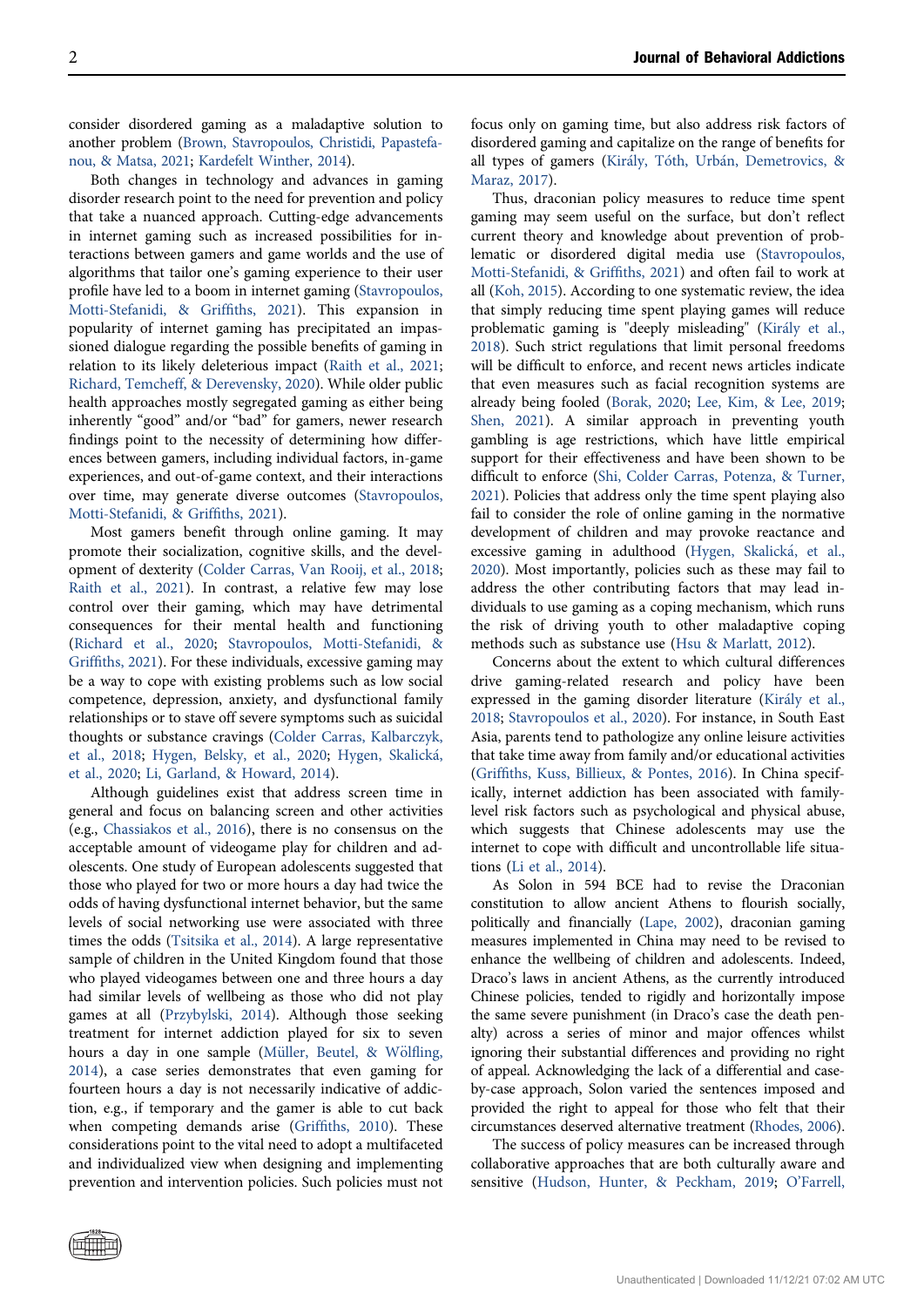Baynes, Pontes, Griffi[ths, & Stavropoulos, 2020](#page-3-21)). More specifically, stakeholder-engaged and community-based research may improve the outcomes of applied empirical findings and promote their successful adoption in public health interventions and population health ([Freudenberg](#page-2-6) [& Tsui, 2014;](#page-2-6) [Katapally, 2019](#page-3-22)). Previous research with gamer stakeholders demonstrates their willingness to discuss problems such as gaming disorder and to provide their own recommendations for interventions. For example, small studies with gamer stakeholders (i.e., gamers who attended gaming fan conventions) identified a specific game feature that promoted excessive play (i.e., appointment mechanics, a game feature that requires players to log in at a specific time to receive some award or be able to take a specific action, [Kim, 2015](#page-3-23)) as well as a novel target for a preventive intervention (peer support for recognizing and preventing prolonged play periods; [Colder Carras, Carras, & Labrique, 2020](#page-2-7); [Colder Carras,](#page-2-8) [Porter, et al., 2018](#page-2-8)). This suggests that involvement of voices from the ground up can help inform interventions that would be acceptable and effective in the population for which they are designed.

As we have shown here, evidence consistently suggests that identifying all contextual factors in an appropriate cultural context, rather than focusing exclusively on reducing access to the "pull factors" of digital and gaming media itself, stands a much better chance of reducing disordered gaming risk [\(Stavropoulos, Motti-Stefanidi, &](#page-4-4) Griffi[ths, 2021\)](#page-4-4). Many empirical evaluations of policy and programmatic interventions to prevent problematic gaming exist ([King et al., 2018;](#page-3-24) [Kir](#page-3-13)a[ly et al., 2018,](#page-3-13) [2020](#page-3-25); [Throuvala,](#page-4-8) Griffi[ths, Rennoldson, & Kuss, 2019\)](#page-4-8), and these evidencebased reviews, when combined with appropriate stakeholder and community-engaged research, are most likely to promote the development and implementation of successful prevention interventions and policy.

Funding sources: VS: Australian Research Council, Discovery Early Career Researcher Aw, Grant/Award Number: DE210101107. No other financial support was received for this article.

Authors' contributions: MCC wrote the first draft of the paper and worked with the other co-authors on subsequent drafts. All authors contributed to the editorial process and have approved the final submitted version of the manuscript.

Conflict of interest: MCC consults with various companies around videogames and wellbeing and is the CEO and founder of Gaming and Wellness Association, Inc., a nonprofit organization dedicated to research and education about healthy videogame play. MDG's university currently receives funding from Norsk Tipping (the gambling operator owned by the Norwegian Government) for research evaluating responsible gambling tools in Norway. MDG has received funding for a number of research projects in the

area of gambling education for young people, social responsibility in gambling and gambling treatment from Gamble Aware (formerly the Responsibility in Gambling Trust), a charitable body which funds its research program based on donations from the gambling industry. MDG also undertakes consultancy for various gaming companies in the area of social responsibility in gambling. AL, FMS, and VS declare no conflict of interest.

Ethics: This commentary article does not involve human participants.

### **REFERENCES**

- <span id="page-2-5"></span>Borak, M. (2020, June 29). China's kids are coming up with creative ways to keep playing games. South China Morning Post. Retrieved October 6, 2021, from [https://www.scmp.com/](https://www.scmp.com/abacus/games/article/3090778/fake-ids-and-smartphone-arcades-how-kids-china-defy-anti-addiction) [abacus/games/article/3090778/fake-ids-and-smartphone](https://www.scmp.com/abacus/games/article/3090778/fake-ids-and-smartphone-arcades-how-kids-china-defy-anti-addiction)[arcades-how-kids-china-defy-anti-addiction](https://www.scmp.com/abacus/games/article/3090778/fake-ids-and-smartphone-arcades-how-kids-china-defy-anti-addiction).
- <span id="page-2-2"></span>Brown, T., Stavropoulos, V., Christidi, S., Papastefanou, Y., & Matsa, K. (2021). Problematic internet use: The effect of comorbid psychopathology on treatment outcomes. Psychiatry Research, 298, 113789. <https://doi.org/10.1016/j.psychres.2021.113789>.
- <span id="page-2-4"></span>Chassiakos, Y. L. R., Radesky, J., Christakis, D., Moreno, M. A., Cross, C., & Council on, Communication and Media (2016). Children and adolescents and digital media. Pediatrics, 138(5), e20162593. [https://doi.org/10.1542/peds.2016-2593.](https://doi.org/10.1542/peds.2016-2593)
- <span id="page-2-7"></span>Colder Carras, M., Carras, M., & Labrique, A. B. (2020). Stakeholders' consensus on strategies for self- and other-regulation of video game play: A mixed methods study. International Journal of Environmental Research and Public Health, 17(11), 3846. [https://doi.org/10.3390/ijerph17113846.](https://doi.org/10.3390/ijerph17113846)
- <span id="page-2-3"></span>Colder Carras, M., Kalbarczyk, A., Wells, K., Banks, J., Kowert, R., Gillespie, C., & Latkin, C. (2018). Connection, meaning, and distraction: A qualitative study of video game play and mental health recovery in veterans treated for mental and/or behavioral health problems. Social Science & Medicine, 216, 124-132. <https://doi.org/10.1016/j.socscimed.2018.08.044>.
- <span id="page-2-8"></span>Colder Carras, M., Porter, A. M., Van Rooij, A. J., King, D., Lange, A., Carras, M., & Labrique, A. (2018). Gamers' insights into the phenomenology of normal gaming and game "addiction": A mixed methods study. Computers in Human Behavior, 79, 238– 246. [https://doi.org/10.1016/j.chb.2017.10.029.](https://doi.org/10.1016/j.chb.2017.10.029)
- <span id="page-2-1"></span>Colder Carras, M., Van Rooij, A. J., Spruijt-Metz, D., Kvedar, J., Griffiths, M. D., Carabas, Y., & Labrique, A. (2018). Commercial video games as therapy: A new research agenda to unlock the potential of a global pastime. Frontiers in Psychiatry, 8, 300. [https://doi.org/10.3389/fpsyt.2017.00300.](https://doi.org/10.3389/fpsyt.2017.00300)
- <span id="page-2-6"></span>Freudenberg, N., & Tsui, E. (2014). Evidence, power, and policy change in community-based participatory research. American Journal of Public Health, 104(1), 11–14. [https://doi.org/10.2105/](https://doi.org/10.2105/AJPH.2013.301471) [AJPH.2013.301471](https://doi.org/10.2105/AJPH.2013.301471).
- <span id="page-2-0"></span>Goh, B. (2021August 31). Three hours a week: play time's over for China's young video gamers. Reuters. Retrieved October 6, 2021, from: [https://www.reuters.com/world/china/china-rolls-out](https://www.reuters.com/world/china/china-rolls-out-new-rules-minors-online-gaming-xinhua-2021-08-30/)[new-rules-minors-online-gaming-xinhua-2021-08-30/](https://www.reuters.com/world/china/china-rolls-out-new-rules-minors-online-gaming-xinhua-2021-08-30/).

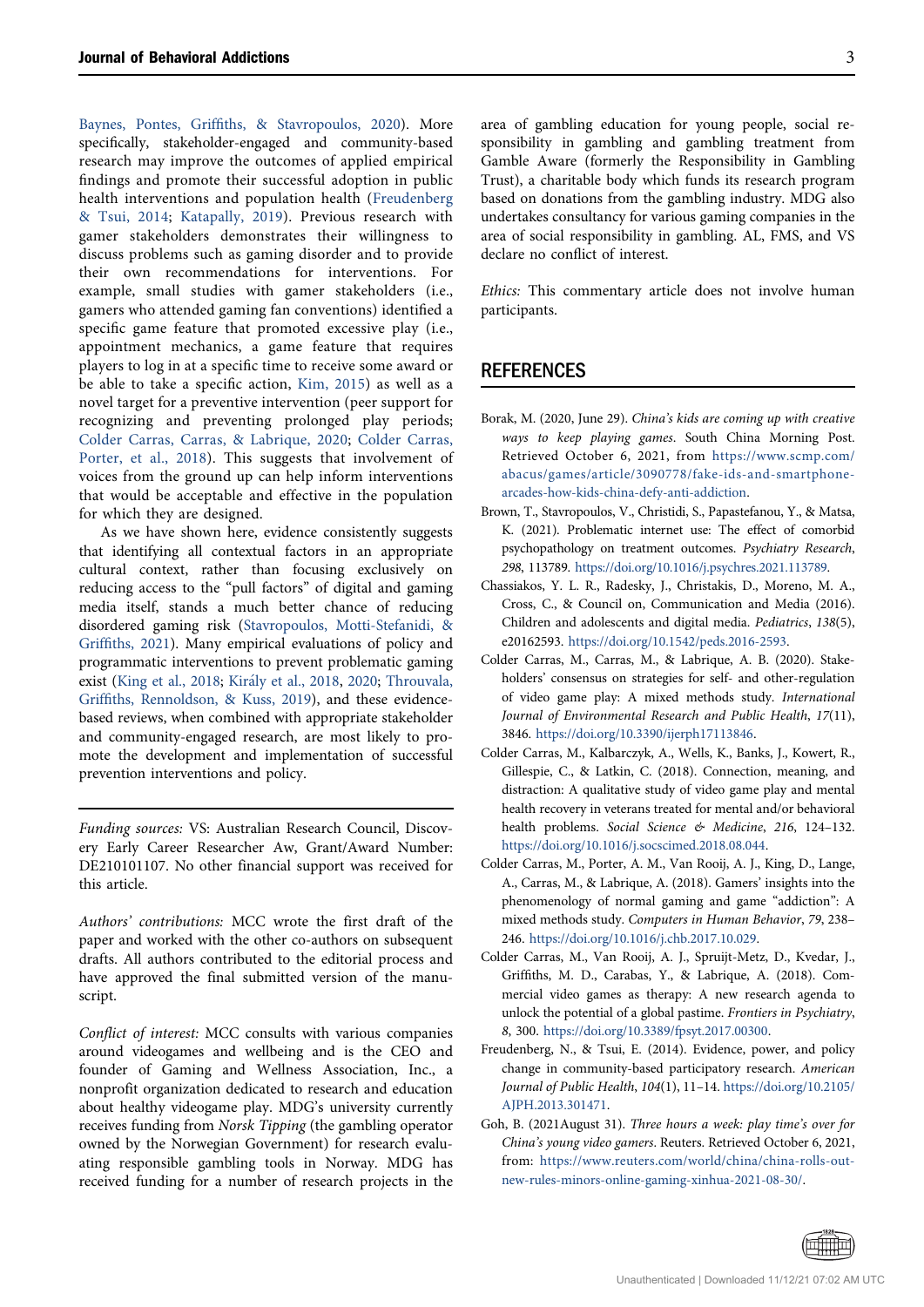- <span id="page-3-10"></span>Griffiths, M. D. (2010). The role of context in online gaming excess and addiction: Some case study evidence. International Journal of Mental Health and Addiction, 8(1), 119–125. [https://doi.org/](https://doi.org/10.1007/s11469-009-9229-x) [10.1007/s11469-009-9229-x](https://doi.org/10.1007/s11469-009-9229-x).
- <span id="page-3-0"></span>Griffiths, M. D. (2019). The therapeutic and health benefits of playing video games. In A. Attrill-Smith, C. Fulwood, M. Keep, & D. J. Kuss (Eds), The Oxford handbook of cyberpsychology (pp. 485– 505). Oxford University Press. [https://www.](https://www.oxfordhandbooks.com/view/10.1093/oxfordhb/9780198812746.001.0001/oxfordhb-9780198812746-e-27) [oxfordhandbooks.com/view/10.1093/oxfordhb/9780198812746.](https://www.oxfordhandbooks.com/view/10.1093/oxfordhb/9780198812746.001.0001/oxfordhb-9780198812746-e-27) [001.0001/oxfordhb-9780198812746-e-27](https://www.oxfordhandbooks.com/view/10.1093/oxfordhb/9780198812746.001.0001/oxfordhb-9780198812746-e-27).
- <span id="page-3-17"></span>Griffiths, M. D., Kuss, D. J., Billieux, J., & Pontes, H. M. (2016). The evolution of internet addiction: A global perspective. Addictive Behaviors, 53, 193–195. [https://doi.org/10.1016/j.addbeh.2015.](https://doi.org/10.1016/j.addbeh.2015.11.001) [11.001](https://doi.org/10.1016/j.addbeh.2015.11.001).
- <span id="page-3-16"></span>Hsu, S. H., & Marlatt, G. A. (2012). Addiction syndrome: Relapse and relapse prevention. In APA addiction syndrome handbook, Vol. 2: Recovery, prevention, and other issues (pp. 105–132). American Psychological Association. [https://doi.org/10.1037/](https://doi.org/10.1037/13750-005) [13750-005](https://doi.org/10.1037/13750-005).
- <span id="page-3-20"></span>Hudson, B., Hunter, D., & Peckham, S. (2019). Policy failure and the policy-implementation gap: Can policy support programs help? Policy Design and Practice, 2(1), 1-14. [https://doi.org/10.](https://doi.org/10.1080/25741292.2018.1540378) [1080/25741292.2018.1540378](https://doi.org/10.1080/25741292.2018.1540378).
- <span id="page-3-6"></span>Hygen, B. W., Belsky, J., Stenseng, F., Skalicka, V., Kvande, M. N., Zahl-Thanem, T., & Wichstrøm, L. (2020). Time spent gaming and social competence in children: Reciprocal effects across childhood. Child Development, 91(3), 861–875. [https://doi.org/](https://doi.org/10.1111/cdev.13243) [10.1111/cdev.13243](https://doi.org/10.1111/cdev.13243).
- <span id="page-3-5"></span>Hygen, B. W., Skalicka, V., Stenseng, F., Belsky, J., Steinsbekk, S., & Wichstrøm, L. (2020). The co-occurrence between symptoms of internet gaming disorder and psychiatric disorders in childhood and adolescence: Prospective relations or common causes?. Journal of Child Psychology and Psychiatry, and Allied Disciplines, 61(8), 890–898. <https://doi.org/10.1111/jcpp.13289>.
- <span id="page-3-2"></span>Kardefelt Winther, D. (2014). A conceptual and methodological critique of internet addiction research: Towards a model of compensatory internet use. Computers in Human Behavior, 31, 351–354. [https://doi.org/10.1016/j.chb.2013.10.059.](https://doi.org/10.1016/j.chb.2013.10.059)
- <span id="page-3-22"></span>Katapally, T. R. (2019). The SMART framework: Integration of citizen science, community-based participatory research, and systems science for population health science in the digital age. JMIR MHealth and UHealth, 7(8), e14056. [https://doi.org/10.](https://doi.org/10.2196/14056) [2196/14056](https://doi.org/10.2196/14056).
- <span id="page-3-23"></span>Kim, B. (2015). Chapter 3. Game mechanics, dynamics, and aesthetics. Library Technology Reports, 51(2), 17–19. [https://](https://journals.ala.org/index.php/ltr/article/view/5630) [journals.ala.org/index.php/ltr/article/view/5630.](https://journals.ala.org/index.php/ltr/article/view/5630)
- <span id="page-3-24"></span>King, D. L., Delfabbro, P. H., Doh, Y. Y., Wu, A. M. S., Kuss, D. J., Pallesen, S., ... Sakuma, H. (2018). Policy and prevention approaches for disordered and hazardous gaming and internet use: An international perspective. Prevention Science, 19(2), 233–249. <https://doi.org/10.1007/s11121-017-0813-1>.
- <span id="page-3-13"></span>Kiraly, O., Griffiths, M. D., King, D. L., Lee, H.-K., Lee, S.-Y., Banyai, F., ... Demetrovics, Z. (2018). Policy responses to problematic video game use: A systematic review of current measures and future possibilities. Journal of Behavioral Addictions, 7(3), 503–517. [https://doi.org/10.1556/2006.6.2017.050.](https://doi.org/10.1556/2006.6.2017.050)
- <span id="page-3-25"></span>Kiraly, O., Potenza, M. N., Stein, D. J., King, D. L., Hodgins, D. C., Saunders, J. B., ..., Demetrovics, Z. (2020). Preventing

problematic internet use during the COVID-19 pandemic: Consensus guidance. Comprehensive Psychiatry, 100, 152180. <https://doi.org/10.1016/j.comppsych.2020.152180>.

- <span id="page-3-11"></span>Király, O., Tóth, D., Urbán, R., Demetrovics, Z., & Maraz, A. (2017). Intense video gaming is not essentially problematic. Psychology of Addictive Behaviors, 31(7), 807–817. [https://doi.](https://doi.org/10.1037/adb0000316) [org/10.1037/adb0000316](https://doi.org/10.1037/adb0000316).
- <span id="page-3-12"></span>Koh, Y.-S. (2015). The Korean national policy for internet addiction. In C. Montag, & M. Reuter (Eds), Internet addiction: Neuroscientific approaches and therapeutical interventions (pp. 219–233). Springer International Publishing. [https://doi.org/10.](https://doi.org/10.1007/978-3-319-07242-5_13) [1007/978-3-319-07242-5\\_13.](https://doi.org/10.1007/978-3-319-07242-5_13)
- <span id="page-3-18"></span>Lape, S. (2002). Solon and the institution of the "Democratic" family form. The Classical Journal, 98(2), 117–139. [https://](https://www.jstor.org/stable/3298017) [www.jstor.org/stable/3298017](https://www.jstor.org/stable/3298017).
- <span id="page-3-14"></span>Lee, S.-Y., Kim, M. S., & Lee, H. K. (2019). Prevention strategies and interventions for internet use disorders due to addictive behaviors based on an integrative conceptual model. Current Addiction Reports, 6(3), 303–312. [https://doi.org/10.1007/](https://doi.org/10.1007/s40429-019-00265-z) [s40429-019-00265-z](https://doi.org/10.1007/s40429-019-00265-z).
- <span id="page-3-7"></span>Li, W., Garland, E. L., & Howard, M. O. (2014). Family factors in internet addiction among Chinese youth: A review of Englishand Chinese-language studies. Computers in Human Behavior, 31, 393–411. [https://doi.org/10.1016/j.chb.2013.11.004.](https://doi.org/10.1016/j.chb.2013.11.004)
- <span id="page-3-9"></span>Müller, K. W., Beutel, M. E., & Wölfling, K. (2014). A contribution to the clinical characterization of internet addiction in a sample of treatment seekers: Validity of assessment, severity of psychopathology and type of co-morbidity. Comprehensive Psychiatry, 55(4), 770–777. [https://doi.org/10.1016/j.comppsych.](https://doi.org/10.1016/j.comppsych.2014.01.010) [2014.01.010](https://doi.org/10.1016/j.comppsych.2014.01.010).
- <span id="page-3-1"></span>Nuyens, F. M., Kuss, D. J., Lopez-Fernandez, O., & Griffiths, M. D. (2019). The empirical analysis of non-problematic video gaming and cognitive skills: A systematic review. International Journal of Mental Health and Addiction, 17(2), 389–414. <https://doi.org/10.1007/s11469-018-9946-0>.
- <span id="page-3-21"></span>O'Farrell, D. L., Baynes, K.-L., Pontes, M., Griffiths, M. D., & Stavropoulos, V. (2020). Depression and disordered gaming: Does culture matter? International Journal of Mental Health and Addiction, Advance online publication. [https://doi.org/10.](https://doi.org/10.1007/s11469-020-00231-1) [1007/s11469-020-00231-1.](https://doi.org/10.1007/s11469-020-00231-1)
- <span id="page-3-8"></span>Przybylski, A. K. (2014). Electronic gaming and psychosocial adjustment. Pediatrics, 134(3), e716–e722. [https://doi.org/10.](https://doi.org/10.1542/peds.2013-4021) [1542/peds.2013-4021.](https://doi.org/10.1542/peds.2013-4021)
- <span id="page-3-3"></span>Raith, L., Bignill, J., Stavropoulos, V., Millear, P., Allen, A., Stallman, H. M., ... Kannis-Dymand, L. (2021). Massively multiplayer online games and well-being: A systematic literature review. Frontiers in Psychology, 12, 2369. [https://doi.org/10.](https://doi.org/10.3389/fpsyg.2021.698799) [3389/fpsyg.2021.698799.](https://doi.org/10.3389/fpsyg.2021.698799)
- <span id="page-3-19"></span>Rhodes, P. J. (2006, January 1). The reforms and laws of Solon: An optimistic view. Solon of Athens; Brill. Retrieved October 5, 2021, from: [https://brill.com/view/book/edcoll/9789047408895/](https://brill.com/view/book/edcoll/9789047408895/B9789047408895-s011.xml) [B9789047408895-s011.xml.](https://brill.com/view/book/edcoll/9789047408895/B9789047408895-s011.xml)
- <span id="page-3-4"></span>Richard, J., Temcheff, C. E., & Derevensky, J. L. (2020). Gaming disorder across the lifespan: A scoping review of longitudinal studies. Current Addiction Reports, 7(4), 561–587. [https://doi.](https://doi.org/10.1007/s40429-020-00339-3) [org/10.1007/s40429-020-00339-3](https://doi.org/10.1007/s40429-020-00339-3).
- <span id="page-3-15"></span>Shen, X. (2021, September 10). Middle-aged honour of kings player baffles tencent. South China Morning Post. Retrieved October 5,